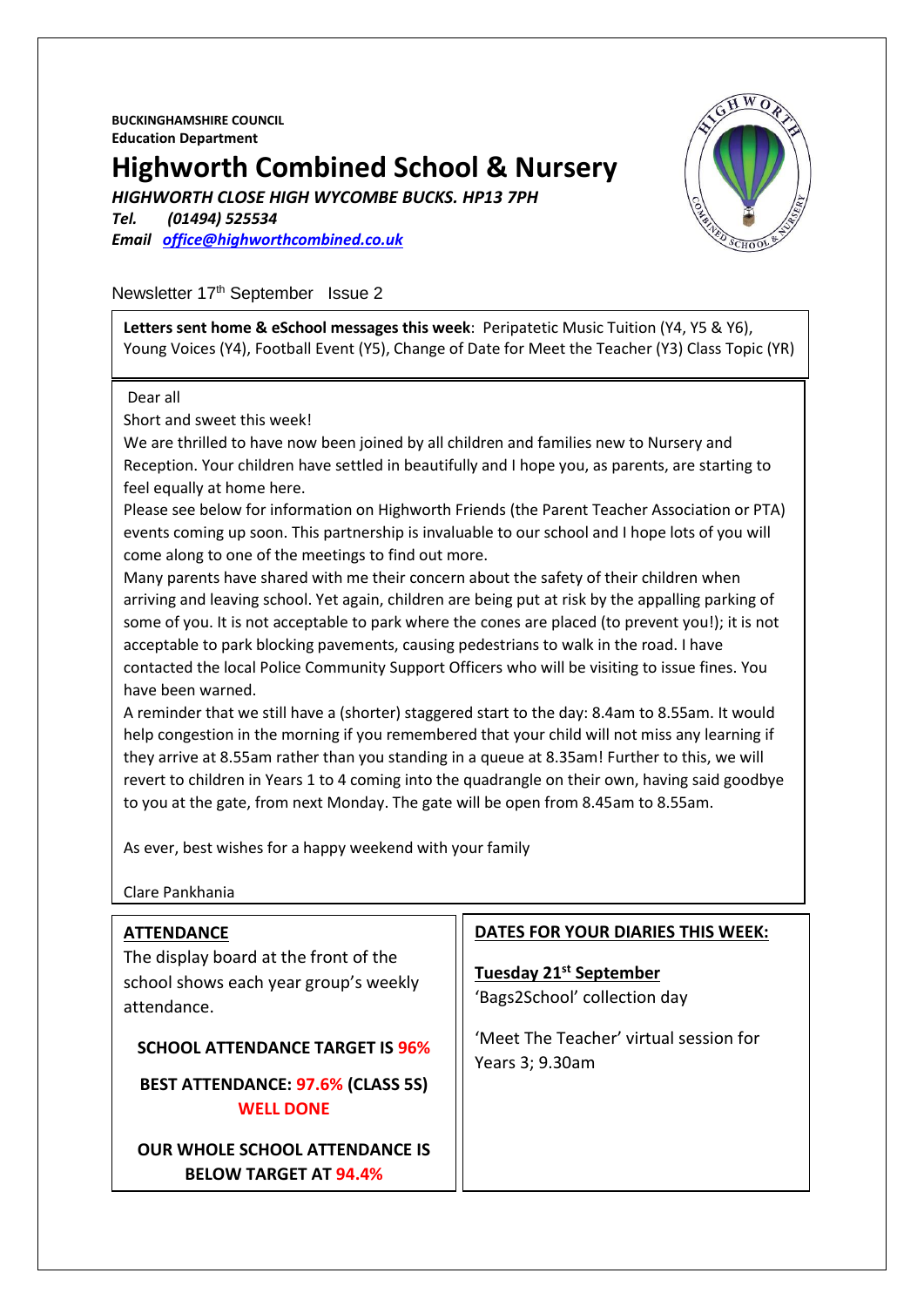İ

### Keep them fuller for longer

Base the lunchbox on foods like bread, rice, pasta and potatoes. Choose wholegrain where you can.

#### j Freeze your bread

Keep a small selection of bread in the freezer. Make lunchboxes more interesting by using different shapes, like bagels, pittas and wraps, and different types of bread, such as granary, wholemeal and multi-grain.

#### Tinned fruit counts

A small pot of tinned fruit in juice – not syrup – is perfect for their lunchbox and is easily stored in the cupboard.

#### Get them involved

Get your kids involved in preparing and choosing what goes in their lunchbox. They are more likely to eat it if they helped make it.

## PARENT ZONE LUNCHBOX tips

#### Mix your slices

If your child doesn't like wholegrain, try making a sandwich from one slice of white bread and one slice of wholemeal/brown bread.

#### DIY lunches

Wraps and pots of fillings can be more exciting for kids when they get to put them together. Dipping foods are also fun and make a change from a sandwich each day

#### Swap the fruit bars

Dried fruit such as raisins, sultanas and dried apricots are not only cheaper than processed fruit bars and snacks but can be healthier too. Remember to keep dried fruit to mealtimes as it can be bad for your child's teeth.

#### Variety is the spice of lunchboxes!

Be adventurous and get creative to mix up what goes in their lunchbox.

#### Cut back on fat

Pick lower fat sandwich fillings, such as lean meats (including chicken or turkey), fish (such as tuna or salmon), reduced-fat cream cheese, and reducedfat hard cheese.

#### Cut down on crisps

If your child really likes their crisps try reducing the number of times you include them in their lunchbox and swap for homemade plain popcorn or plain rice cakes instead

#### Swap the sweets

Swap cakes, chocolate, cereal bars and biscuits for malt loaf, fruited teacakes, fruit breads or fruit (fresh, dried or tinned – in juice not syrup).

#### Always add veg

Cherry tomatoes, or sticks of carrot, cucumber, celery and peppers all count towards their 5 A Day. Adding a small pot of reduced-fat hummus or other dips may help with getting kids to eat vegetables

#### Add bite-size fruit

Try chopped apple, peeled satsuma segments, strawberries, blueberries, halved grapes or melon slices to make it easier for them to eat. Add a squeeze of lemon juice to stop it from going brown

#### Less spread

Cut down on the spread used and try to avoid using mayonnaise in sandwiches.

Get loads of easy-to-prepare ideas your kids will love, as well as tips on what else to put in their lunchbox

<https://www.nhs.uk/change4life/recipes/healthier-lunchboxes#lunchbox-recipes>

#### **PTA NEWS**

The next 'Bags to School' event will take place on 21<sup>st</sup> September. Look out for bags coming home to you soon.

The next committee meeting will be on Tuesday 28<sup>th</sup> September at 7pm. All welcome, contact the office for a zoom link if you would like to attend

Annual General Meeting including Q and A with Head Teacher, Mrs Pankhania: Tuesday 12<sup>th</sup> October by Zoom. Further details to follow

Dates for your diaries now on the school website calendar! We hope to return to some in person events very soon.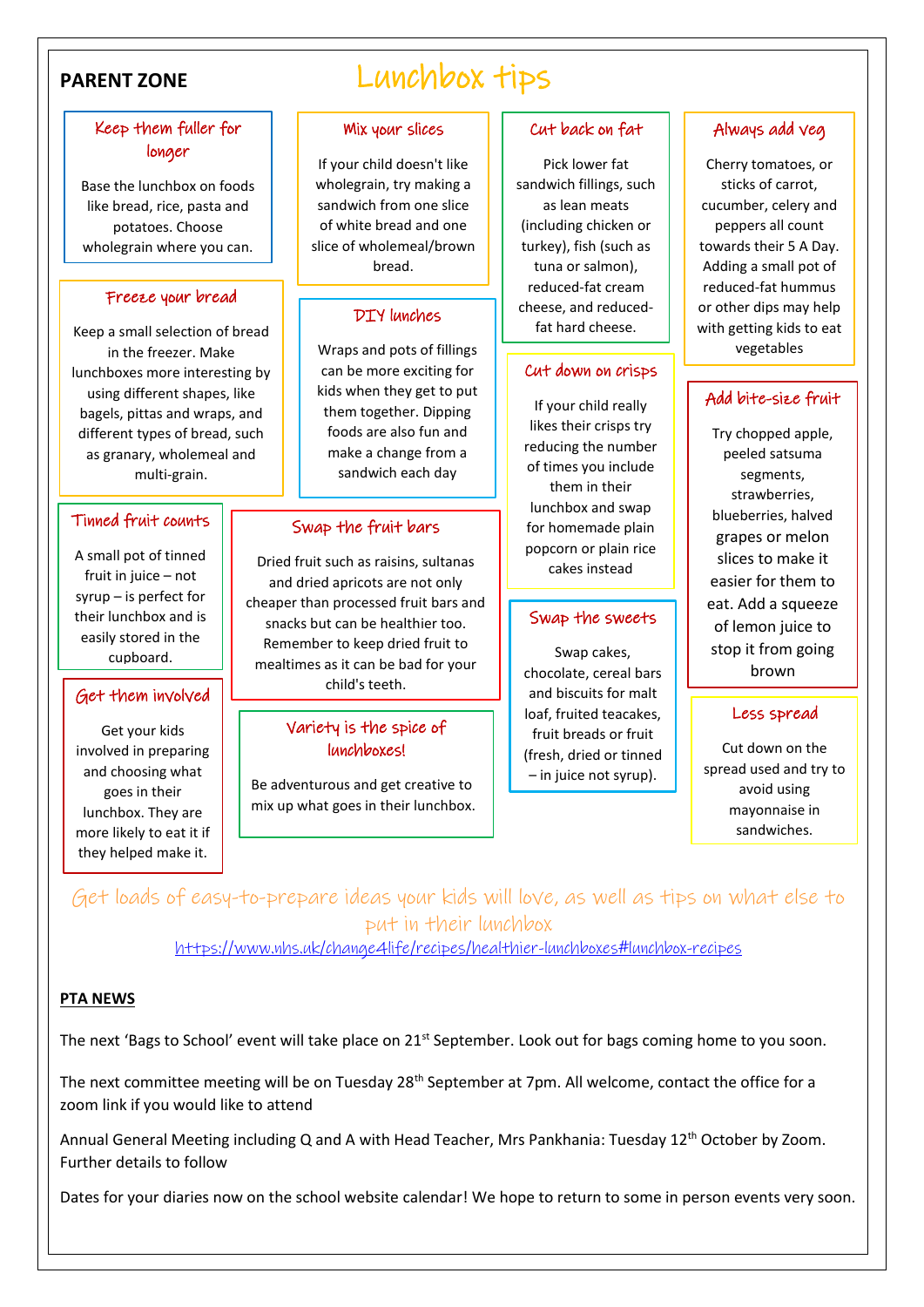# 3066

## **The Black, Asian and Minority Ethnic family Covid-19 Helpline and webchat**

If you have been affected by the pandemic, are concerned about school, lost a loved one or need someone to talk to, you can contact one of our specialist support advisors today.

If you're not sure if we can help, it's okay to give us a call for free on 0800 1512 605

Or talk to us on our webchat by visiting helpline.barnardos.org.uk and click on the icon on the bottom right



To find out more information visit helpline.barnardos.org.uk

You can tell us about vourself and, if we can't help you, we'll find someone who can. Our staff can talk to you in English, Urdu or Hindi.

You can call us between Monday and Friday 10am - 8pm Saturday and Sunday 10am - 3pm

We can usually help if:

- · you are over the age of 11
- · you are from Black and Asian communities